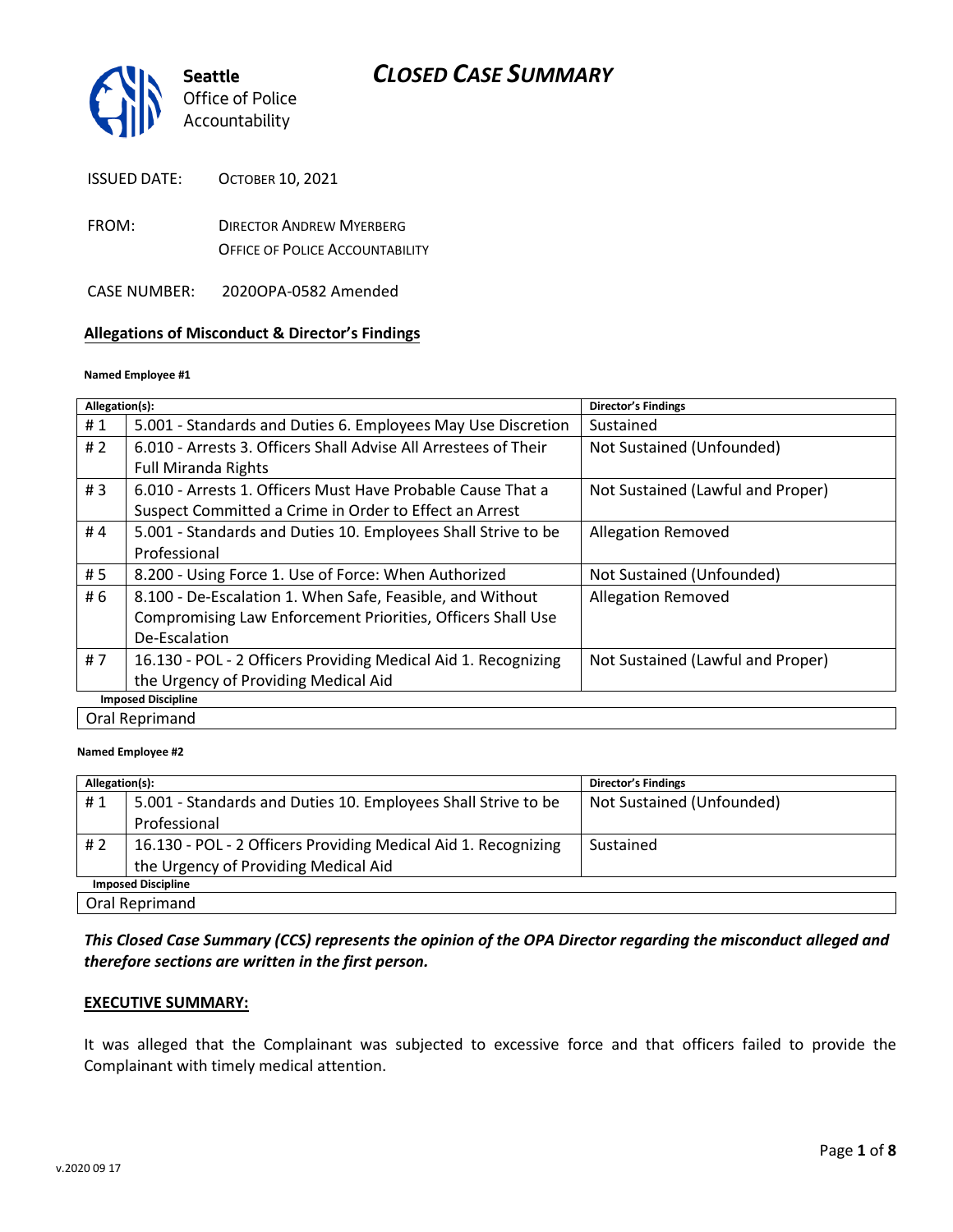## *CLOSED CASE SUMMARY*



OPA CASE NUMBER: 2020OPA-0582

#### **ADMINISTRATIVE NOTE:**

OPA initially recommended that both Named Employees receive sustained findings for failing to provide medical assistance to the Complainant. Fundamental to OPA's determination was that, even though the Complainant told Named Employee #1 to stop and to not touch them, Named Employee #1 and, later, Named Employee #2 still should have provided the Complainant with medical assistance.

After this finding was issued and the discipline meeting took place, OPA was notified by the Department's EMT coordinators that, based on internal training and legal guidance, SPD EMTs were instructed not to provide medical treatment to individuals who verbally declined. In such situations, SPD EMTs were told to monitor the individual but to summon the Seattle Fire Department to the scene. Based on this new information, OPA determined that a Sustained finding against Named Employee #1 was no longer supported by the evidence. As such, this finding is changed below. OPA's conclusions surrounding Named Employee #2 did not change as there was no evidence that she was aware of the Complainant's refusal of treatment and she did not raise this defense during OPA's investigation.

#### **SUMMARY OF INVESTIGATION:**

This case arises out of the protests that occurred in Seattle in the aftermath of George Floyd's killing by a Minneapolis police officer. The incident in question took place on September 7, 2020, which was several months after the protests began but on the same date as a significant demonstration that took place at the headquarters of the Seattle Police Officers' Guild. This demonstration involved significant violence against officers and multiple incidences of force used by officers against demonstrators. There were a number of crowd dispersals from various areas of the city, as well as numerous pushes of the crowd back by officers.

Named Employee #1 (NE#1) and Named Employee #2 (NE#2) were assigned as EMTs on the date in question. Their primary responsibilities were to provide medical assistance to officers and demonstrators as needed. At one point during the evening, NE#1 set up police tape to block off an area. He and other officers ordered a group of demonstrators to go behind the tape. An individual – who is referred to here as the Complainant – followed NE#1 while yelling: "Don't touch me, don't touch me." At one point, NE#1 pushed the Complainant back from the taped-off area with an open palm. The Complainant began yelling at NE#1 and then tore down a section of the police tape. NE#1 began to chase the Complainant, who was running away, and yelled: "You're under arrest" and "get back here." Ultimately, the Complainant fled from the scene. NE#1 interacted with other demonstrators at that location who were angry about his attempts to arrest the Complainant. He told them that the Complainant had engaged in obstruction.

At a later point, NE#1 and other officers were in the vicinity of the West Precinct. A crowd had gathered there. NE#1 saw the Complainant in the crowd and discussed arresting them with other officers. The officers created a plan to grab the Complainant. While the Complainant was at the rear of the crowd, NE#1 said to another officer: "do it." The Complainant began to back away and NE#1 and other officers began chasing them. NE#1 yelled: "You're under arrest" and "stop, police." While this was occurring, someone in the crowd could be heard yelling, referring to the Complainant: "He's going to fucking trip."

As NE#1 approached the Complainant, the Complainant fell to the ground striking their head. NE#1 ran by the Complainant and then turned back, coming to where the Complainant was situated. The Complainant stated: "Hospital. Hospital. My back. My back. I need to go to the hospital. I'm bleeding." Another officer – referred to here as Witness Officer #1 (WO#1) – tried to move the Complainant onto their back and the Complainant said: "stop" and "don't touch me." WO#1 stated that he needed to remove the Complainant's mask to inspect their head and the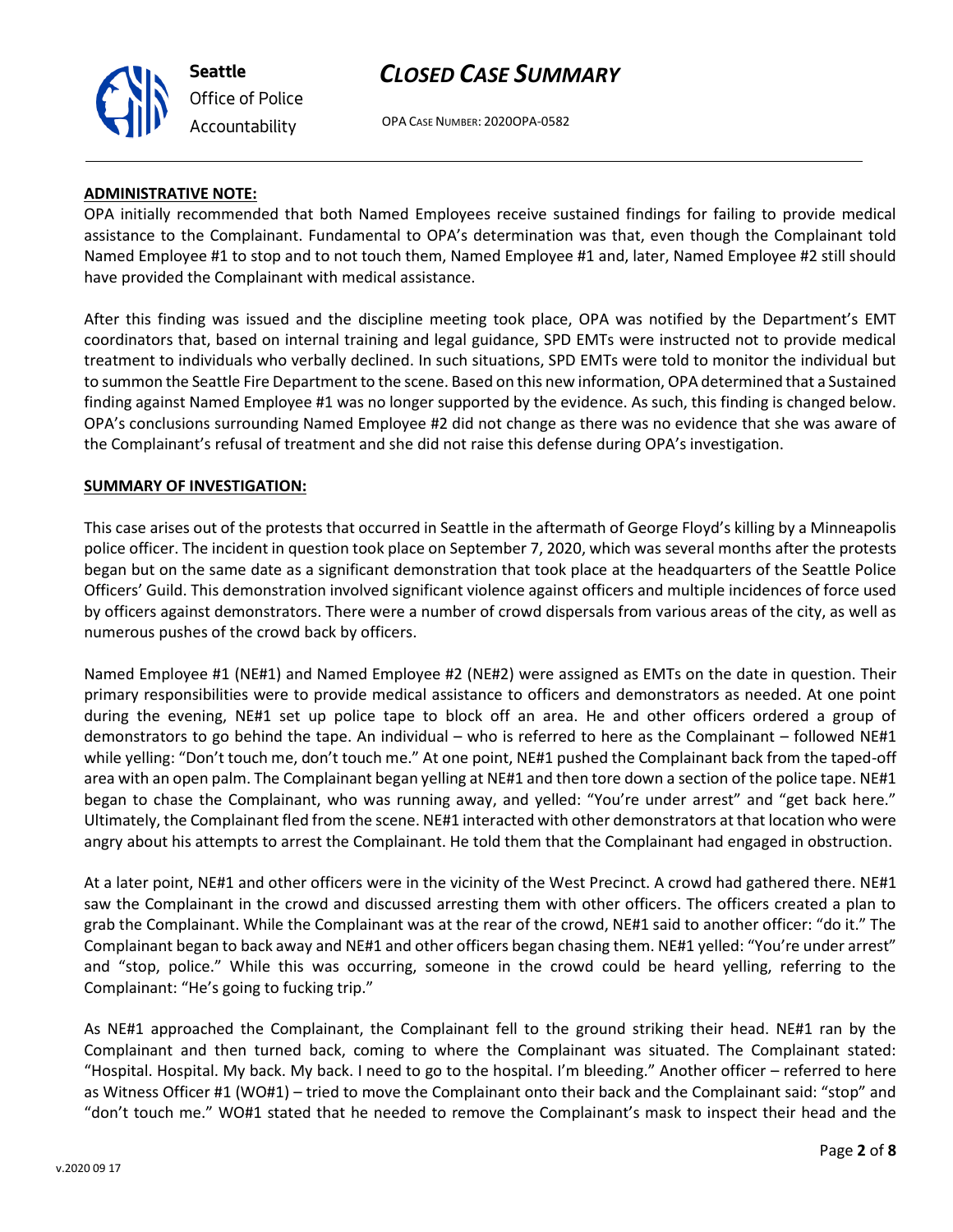#### there was not a significant injury that required exigent treatment. Once she saw the extent of the wound, she remained with the Complainant to monitor them and did not leave to get medical supplies. She explained that this

was because she knew that SFD was on the way.

Complainant responded: "Over some tape?"

NE#2 stated that she was not involved in NE#1's decision to chase and then arrest the Complainant. She recalled that NE#1 raised making the arrest with her and she advised him that they should not do so because they were assigned to EMT roles. She cautioned NE#1 to seek the approval of a Sergeant before moving forward with any arrest plan. She said that she discussed with NE#1 locating and identifying the Complainant but not chasing them if they ran away. However, NE#1 chased after the Complainant anyway.

The Complainant was later treated at a hospital. The Complainant received 14 sutures for the laceration to their head. The Complainant also had lacerations on their arms that were glued closed. Lastly, the Complainant was diagnosed with a concussion.

#### **ANALYSIS AND CONCLUSIONS:**

#### **Named Employee #1 - Allegation #1** *5.001 - Standards and Duties 6. Employees May Use Discretion*

As indicated in SPD Policy 5.001-POL-6, "[e]mployees are authorized and expected to use discretion in a reasonable manner consistent with the mission of the department and duties of their office and assignment." This policy further states that "[t]he scope of discretion is proportional to the severity of the crime or public safety issue being addressed." (SPD Policy 5.001-POL-6.)

OPA classified this allegation for investigation to determine whether NE#1's decision-making, including choosing to arrest the Complainant when he was assigned to EMT duties, when he chose to try to arrest the Complainant when at the West Precinct and amongst a crowd, when he initiated the foot chase that ended with the Complainant striking their head on the ground and suffering a significant injury, violated policy. Ultimately, OPA finds that it did.

In reaching this finding, OPA believes NE#1's role and NE#2's testimony concerning the significance of that role to be compelling. As NE#2 explained, both she and NE#1 were assigned as EMTs. In that capacity, their role was to provide medical attention to officers and demonstrators. As NE#2 explained and as makes logical sense, it was not their function to make arrests and, particularly, to chase subjects. There were multiple other officers who were assigned to

# *CLOSED CASE SUMMARY*

OPA CASE NUMBER: 2020OPA-0582

Complainant did not prevent this from occurring. NE#1 was told by an officer to call for the Seattle Fire Department (SFD). Officers began to try to move the Complainant from the area to another location where SFD could access them. The Complainant told the officers: "Please don't move me. I don't trust you, let fire touch me." After further discussing this with the Complainant, officers raised the concern that SFD would be unable to come there because of hostility from the crowd. The Complainant told the crowd to calm down. The Complainant criticized NE#1's decision to chase them over a "misdemeanor." NE#1 said that it was for obstruction and referenced the Complainant running. The

NE#2 came over to where the Complainant was situated. NE#2 inspected the Complainant's injury and spoke to the Complainant to keep the Complainant conscious. NE#2 did not provide the Complainant with medical attention. NE#2 explained to OPA that she did not have medical supplies with her at the time. She stated that this was the case because she knew NE#1 had been with the Complainant and had not treated them medically. She accordingly assumed that



**Seattle** *Office of Police Accountability*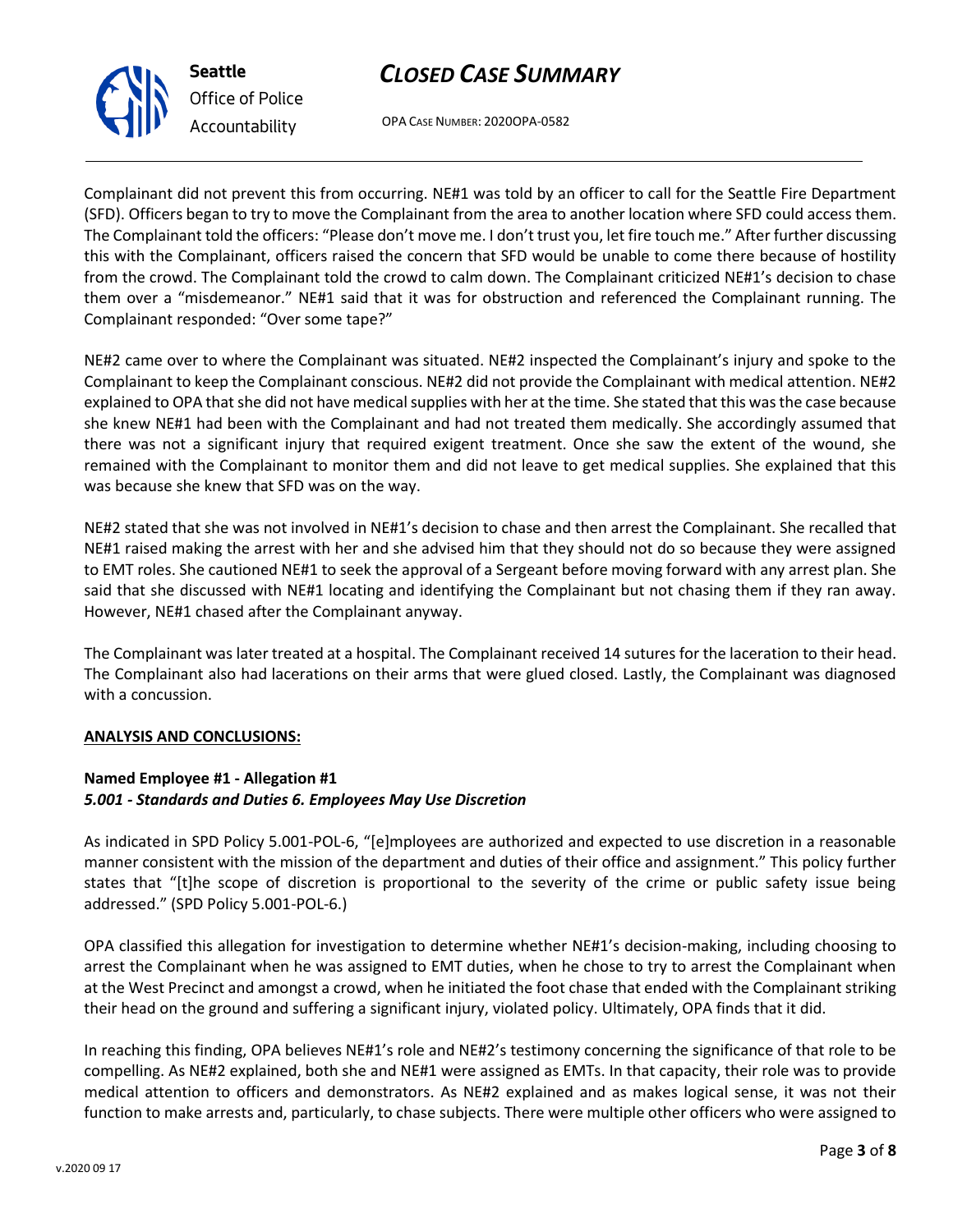

*Office of Police Accountability*

# *CLOSED CASE SUMMARY*

OPA CASE NUMBER: 2020OPA-0582

work in those roles. Moreover, doing so would take them out of the function of imminently providing medical assistance where needed. If a use of force or injury occurred, like here, it would also remove them from their EMT responsibilities for a substantial period of time, if not the remainder of their shift. While it would have been understandable for NE#1 to have made an arrest for an ongoing crime in his presence, it made significantly less sense for him to do so well after the fact.

OPA also finds that NE#1 exercised poor decision-making when he chose to make the arrest of the Complainant at the West Precinct and to begin chasing them. The Complainant committed a misdemeanor crime; however, NE#1 chose to pursue them through a large and often hostile crowd at the West Precinct. While NE#1 could not have predicted that the Complainant would suffer a serious head laceration, he could have foreseen that his and the Complainant's actions would negatively escalate the crowd. Indeed, this was made more likely by the Complainant's role as one of the main organizers of this and other demonstrations, a fact that the officers knew. Moreover, he also could have foreseen that the foot chase and resulting arrest might have resulted in a use of force and/or injury. This is particularly the case as NE#1, himself, identified the Complainant as being combative at various times during the demonstration. Again, OPA is not saying that NE#1 lacked a legal basis to arrest the Complainant or that the arrest was improper, it is just the fact that the decision to do so then and there was misguided.

As discussed in SPD Policy 5.001-POL-6, officers are entrusted with a significant amount of discretion, including the decisions to arrest and use force. Here, NE#1 failed to appropriately exercise that discretion. Accordingly, OPA recommends that this allegation be Sustained.

Recommended Finding: **Sustained**

## **Named Employee #1 - Allegation #2** *6.010 - Arrests 3. Officers Shall Advise All Arrestees of Their Full Miranda Rights*

SPD Policy 6.010-POL-3 requires that arrestees be read their Miranda warnings "as soon as practical" after being taken into custody.

NE#1 admittedly did not Mirandize the Complainant. He asserted his belief that another officer did so. OPA confirmed that this was the case.

In evaluating NE#1's compliance with this allegation, OPA recognizes that there were a number of other officers interacting with the Complainant at the time and that the Complainant had just suffered a head injury. As such, OPA does not believe that it violated policy for NE#1 to have not immediately read the Complainant Miranda warnings. Moreover, once the Complainant was stabilized, another officer did so.

Accordingly, OPA recommends that this allegation be Not Sustained – Unfounded.

## Recommended Finding: **Not Sustained (Unfounded)**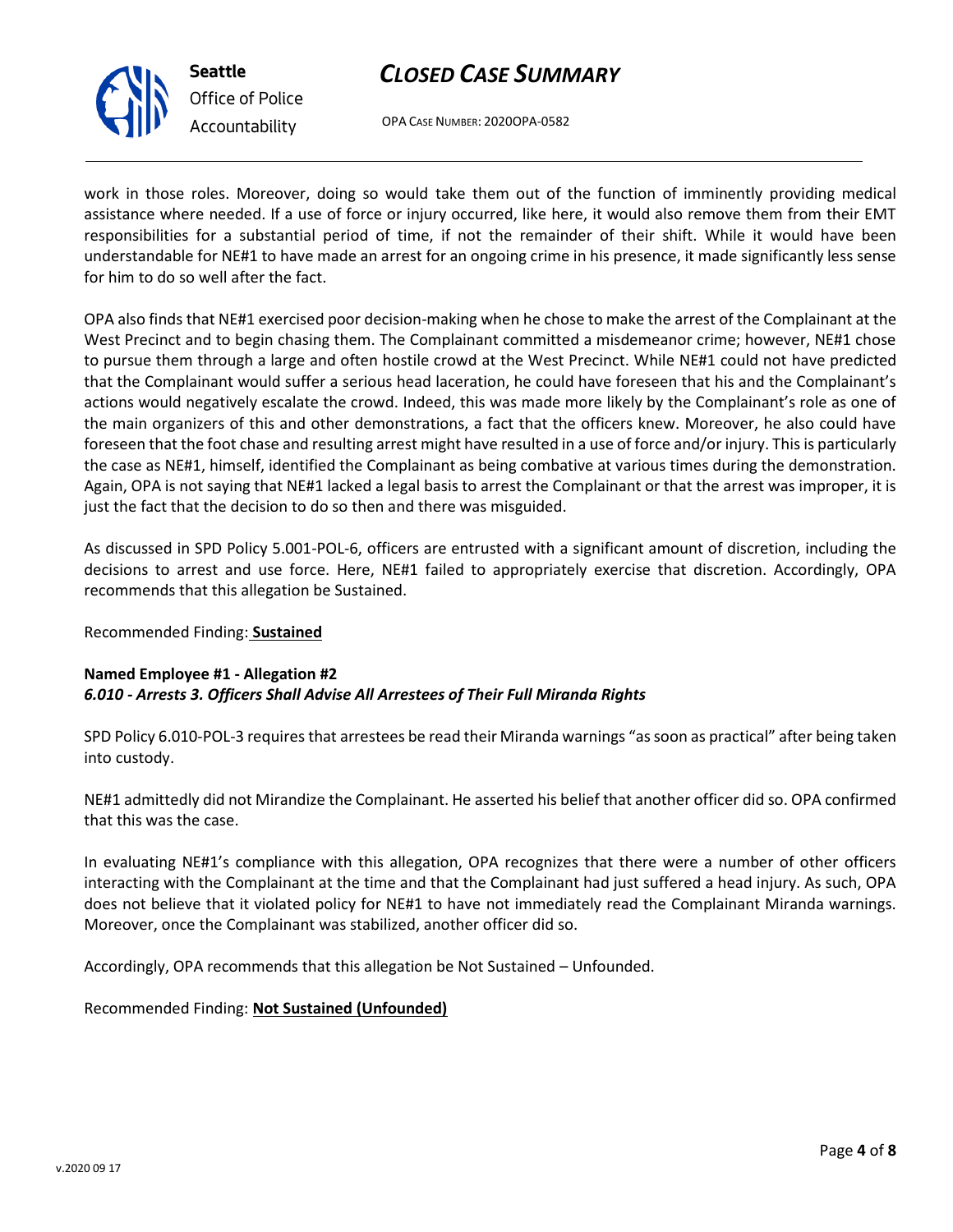

**Seattle** *Office of Police Accountability*

## *CLOSED CASE SUMMARY*

OPA CASE NUMBER: 2020OPA-0582

## **Named Employee #1 - Allegation #3**

## *6.010 - Arrests 1. Officers Must Have Probable Cause That a Suspect Committed a Crime in Order to Effect an Arrest*

SPD Policy 6.010-POL-1 requires that officers have probable cause to believe that a suspect committed a crime when effectuating an arrest. Stated differently, where an arrest is not supported by probable cause, it violates law and Department policy. Probable cause exists when the facts and circumstances within an officer's knowledge are sufficient in themselves to support a reasonable belief that an offense has been or is being committed.

As discussed more fully above, OPA finds that NE#1 made a poor decision when he chose to chase after the Complainant and that this constituted an abuse of his discretion. However, that he should not have chased the Complainant at the time and place he chose to do so does not dictate the finding concerning whether probable cause existed to make the arrest. Indeed, the evidence clearly indicates that there was a lawful basis to arrest the Complainant. Specifically, BWV conclusively showed that the Complainant ripped down police tape. This tape was put up for a lawful reason and the Complainant had no legal right to rip it down. When the Complainant did so, they committed a crime for which the Complainant could be arrested.

Accordingly, while OPA has serious concerns with NE#1's decision-making, the arrest was supported by law. Accordingly, OPA recommends that this allegation be Not Sustained – Lawful and Proper.

## Recommended Finding: **Not Sustained (Lawful and Proper)**

## **Named Employee #1 - Allegation #4**

## *5.001 - Standards and Duties 10. Employees Shall Strive to be Professional*

SPD Policy 5.001-POL-10 requires that SPD employees "strive to be professional at all times." The policy further instructs that "employees may not engage in behavior that undermines public trust in the Department, the officer, or other officers." (SPD Policy 5.001-POL-10.) The policy further states the following: "Any time employees represent the Department or identify themselves as police officers or Department employees, they will not use profanity directed as an insult or any language that is derogatory, contemptuous, or disrespectful toward any person." (*Id*.)

This allegation was classified to encompass NE#1's decision to arrest the Complainant at the time and place he chose, the injury that resulted from them running away and being chased by NE#1, NE#1's failure to provide the Complainant with medical treatment, and the resultant impact to public trust those actions had. However, OPA finds that this conduct is fully subsumed in the other allegations in this case. Accordingly, OPA concludes that the professionalism allegation is duplicative and recommends that it be removed.

#### Recommended Finding: **Allegation Removed**

## **Named Employee #1 - Allegation #5** *8.200 - Using Force 1. Use of Force: When Authorized*

The Complainant and others alleged that NE#1 pushed the Complainant while chasing them, causing them to fall to the ground and suffer a head injury. It was alleged that this force was excessive.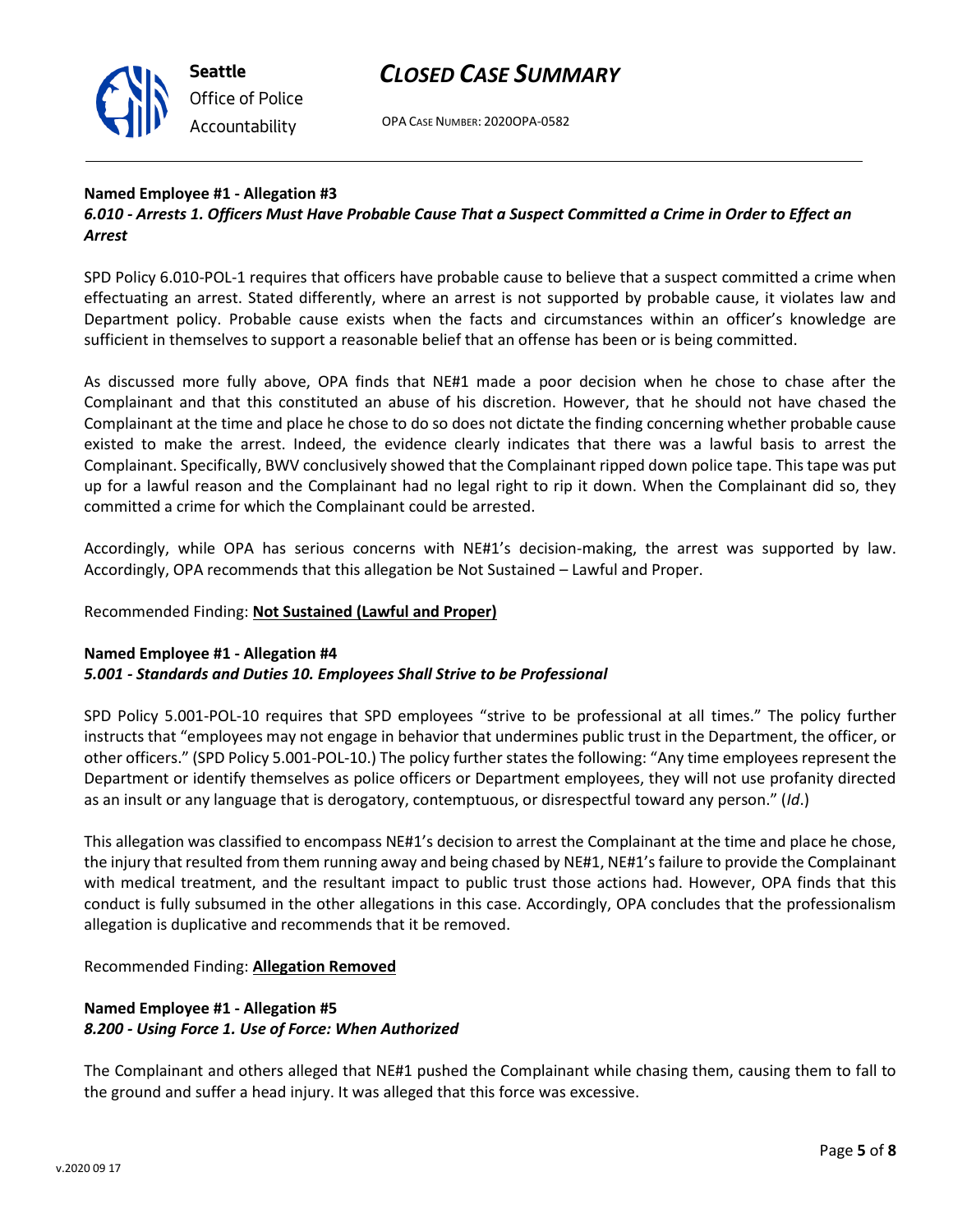

## *CLOSED CASE SUMMARY*

OPA CASE NUMBER: 2020OPA-0582

As part of its investigation, OPA reviewed the BWV. The video showed the inception of the foot chase and then depicted the instant that the Complainant fell to the ground. In OPA's estimation, the video clearly establishes that the Complainant tripped causing them to fall down, not that they were pushed. Accordingly, the video confirms that no force was actually used on the Complainant by NE#1 or, for that matter, by any other officer.

OPA showed this video to the Complainant and, while the Complainant recognized that it did not show physical contact being made with them by an officer, the Complainant maintained their belief that they were pushed. This is certainly the Complainant's prerogative, but the video dictates a contrary finding.

As OPA finds that no force was used, OPA recommends that this allegation be Not Sustained – Unfounded.

### Recommended Finding: **Not Sustained (Unfounded)**

#### **Named Employee #1 - Allegation #6** *8.100 - De-Escalation 1. When Safe, Feasible, and Without Compromising Law Enforcement Priorities, Officers Shall Use De-Escalation*

NE#1's decision-making, including the choice to chase the Complainant, is already fully addressed in the context of Allegation #1. As such, OPA finds that this allegation is duplicative and recommends that it be removed.

Recommended Finding: **Allegation Removed**

#### **Named Employee #1 - Allegation #7** *16.130 - POL - 2 Officers Providing Medical Aid 1. Recognizing the Urgency of Providing Medical Aid*

SPD Policy 16.130-POL-2(1) concerns the provision of medical aid by officers. The policy specifically provides the following instruction: "Recognizing the urgency of providing medical aid and the importance of preserving human life, officers will request medical aid, if needed, and render appropriate medical aid within their training as soon as reasonably possible."

The BWV indicated that officers timely called for SFD to respond to the scene. The BWV also showed that officers took steps to inspect the Complainant's injury and to make sure that the Complainant was conscious and in the recovery position. While NE#1 was assigned to EMT duties during this incident, he did not provide the Complainant with any medical assistance. NE#2 also responded to where the Complainant was situated and, while remaining with the Complainant and inspecting their head injury, NE#2 also did not provide any medical assistance.

At his OPA interview, NE#1 acknowledged that the Complainant was bleeding heavily at the time of the injury and that they were asking for medical attention. However, NE#1 pointed out that, when he first tried to assist the Complainant, they told him not to touch them and to stop. He said that this is why he did not actively treat their injuries and instead waited for SFD to respond. OPA asked NE#1 whether the Complainant's statement to not touch them and to stop could have been referring to not wanting to be moved because of their head injury. NE#1 said that he did not consider this.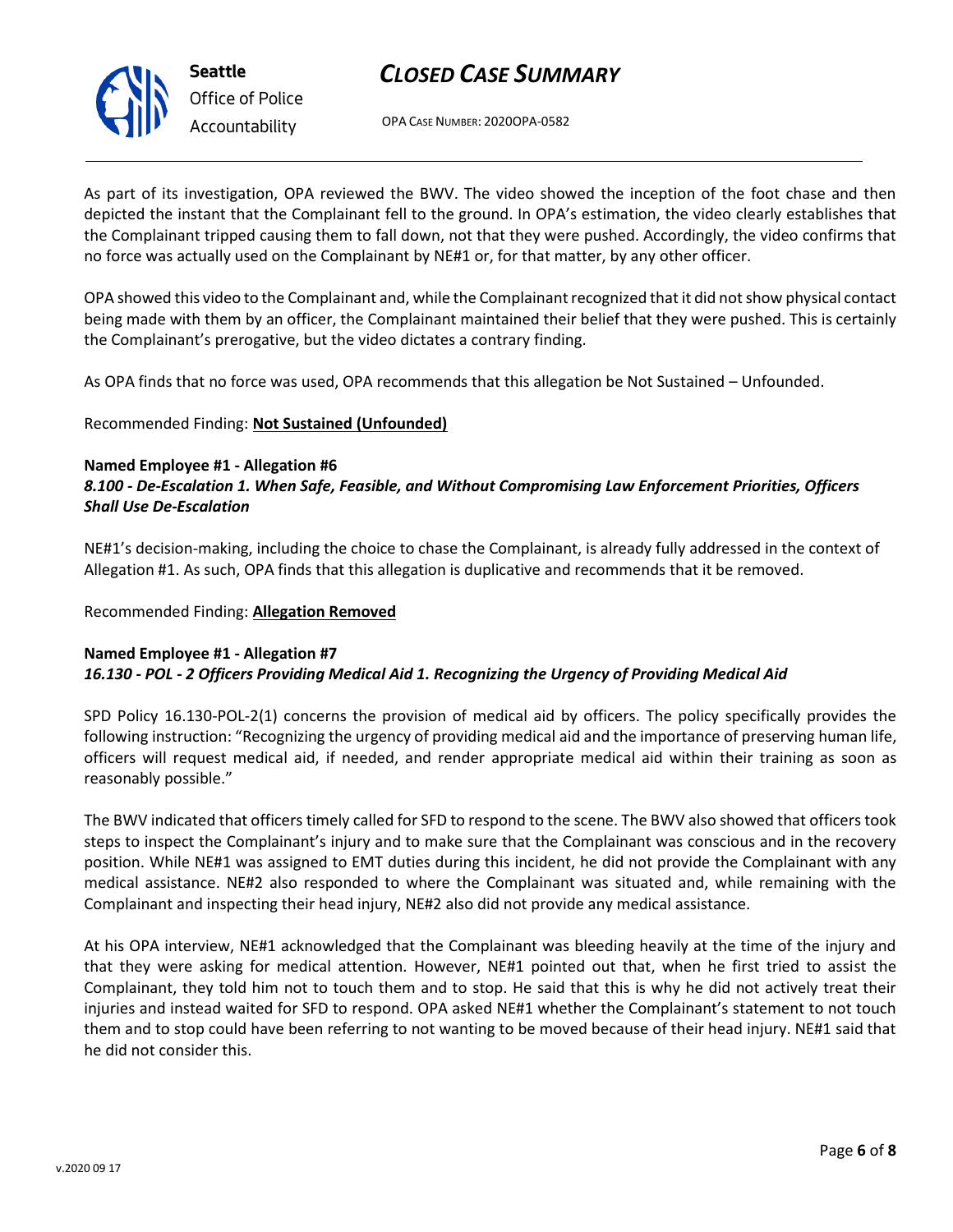

## *CLOSED CASE SUMMARY*

OPA CASE NUMBER: 2020OPA-0582

At their interview, the Complainant, to the contrary, said that they obviously wanted medical attention as they continually complained about their injury and asked referenced the hospital. The Complainant felt that their words, along with their obvious physical condition, should have made clear that they needed the officers' help.

OPA initially recommended that this allegation be Sustained against NE#1, reasoning that the Complainant's condition and their repeated requests for help and a hospital should have caused NE#1 to treat them or at least tried to do so. OPA opined that, had he taken those steps and had the Complainant still refused to allow NE#1 to touch them, he would have at least complied with the expectations of this policy.

After OPA issued this finding, OPA was contacted by SPD's EMT coordinator who expressed concern with this conclusion. He noted that EMTs are trained that when someone refuses treatment, they are required to comply with this request. The EMT coordinator stated that, given this, even had NE#1 wanted to treat the Complainant, he would have been prohibited from doing so.

Based on this new information, OPA's initial determination that NE#1 violated policy by failing to provide medical treatment to the Complainant was in error. Indeed, per the EMT coordinator, NE#1 acted consistent with his training in this situation and, if he had treated the Complainant contrary to their refusal, would have acted improperly. Accordingly, OPA changes its finding from Sustained to Not Sustained – Lawful and Proper.

### Recommended Finding: **Not Sustained (Lawful and Proper)**

## **Named Employee #2 - Allegation #1**

#### *5.001 - Standards and Duties 10. Employees Shall Strive to be Professional*

OPA's investigation concluded that NE#2 was not involved in the decision to arrest or chase the Complainant. Indeed, NE#2 advised against doing so. Accordingly, OPA recommends that this allegation be Not Sustained – Unfounded.

## Recommended Finding: **Not Sustained (Unfounded)**

## **Named Employee #2 - Allegation #2** *16.130 - POL - 2 Officers Providing Medical Aid 1. Recognizing the Urgency of Providing Medical Aid*

At her interview, NE#2 said that she came to where the Complainant was situated after NE#1 had already been with them. She did not bring her medical supplies with her because she did not believe that it was exigent as NE#1 had not treated the Complainant. When she saw the Complainant, she realized that the Complainant had a significant head laceration. NE#2 acknowledged that her BWV indicated that the Complainant asked for a hospital at that time. NE#2 stated that she did not go get her medical supplies because she believed that SFD was on the way. However, SFD did not arrive until around 15 minutes later. During that time, NE#2 remained with the Complainant, spoke with them, and ensued that they were in the recovery position.

OPA notes that, unlike with NE#1, there is no indication in the record that NE#2 was ever aware that the Complainant had refused treatment and the Complainant did not state this to NE#2. NE#1 did not convey this information to NE#2 and NE#2 did not reference this at her OPA interview. Given that NE#2 was not aware of the refusal of treatment and